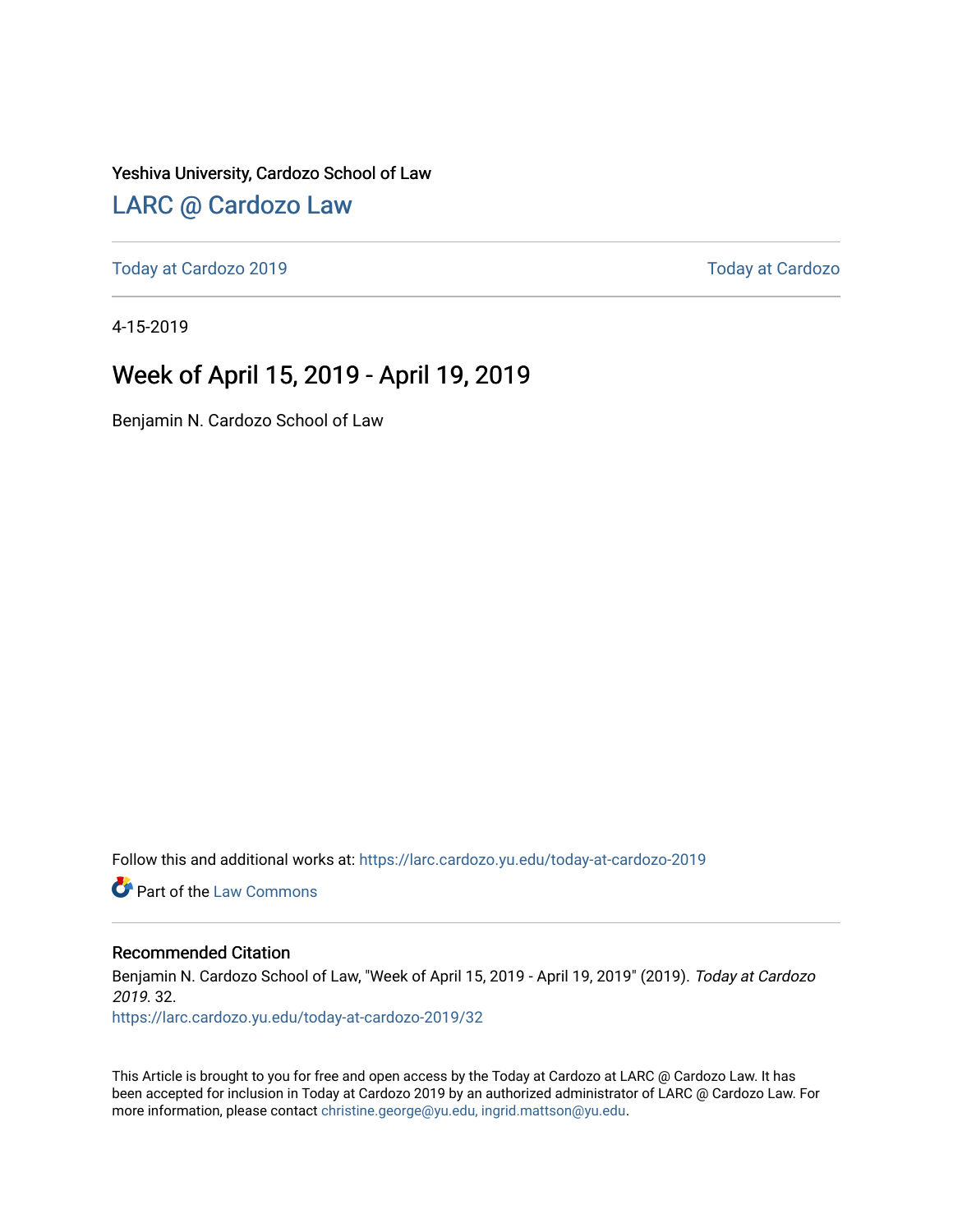# Monday, April 15, 2019

### ATTENTION GRADUATES:

Cap and Gown Distribution will be taking place in Room 1008 TODAY!

> Monday, April 15th - Thursday, April 18th: 10:00am-12:00pm and 2:00pm-4:00pm

Remember to allow for enough time to fill out a few required forms!

You will receive the following items: cap, gown, hood, tassel, tickets, information pamphlet and invitations.

Cardozo Law Revue Activity Meeting: Join the Cast!

We are currently cooking up comic scenes and songs for the community's entertainment. Now is the perfect time to join.

If you are interested (a) to show off a talent, (b) to join the cast for the Spring Semester, (c) to contribute writing, (d) to volunteer as crew, or (e) to just otherwise avert scholastic meltdown, join us for skit staging, singing, and improv.

Be a part of Cardozo's longstanding tradition, and most importantly, have fun!

Today at Room 423 7 pm

Food will be served.

**"How to Use the Bluebook"** Presented by *Cardozo Law Review*

All 1L students are invited to attend one of these optional sessions:

**Monday, April 15 at 12:00 PM in Room 424**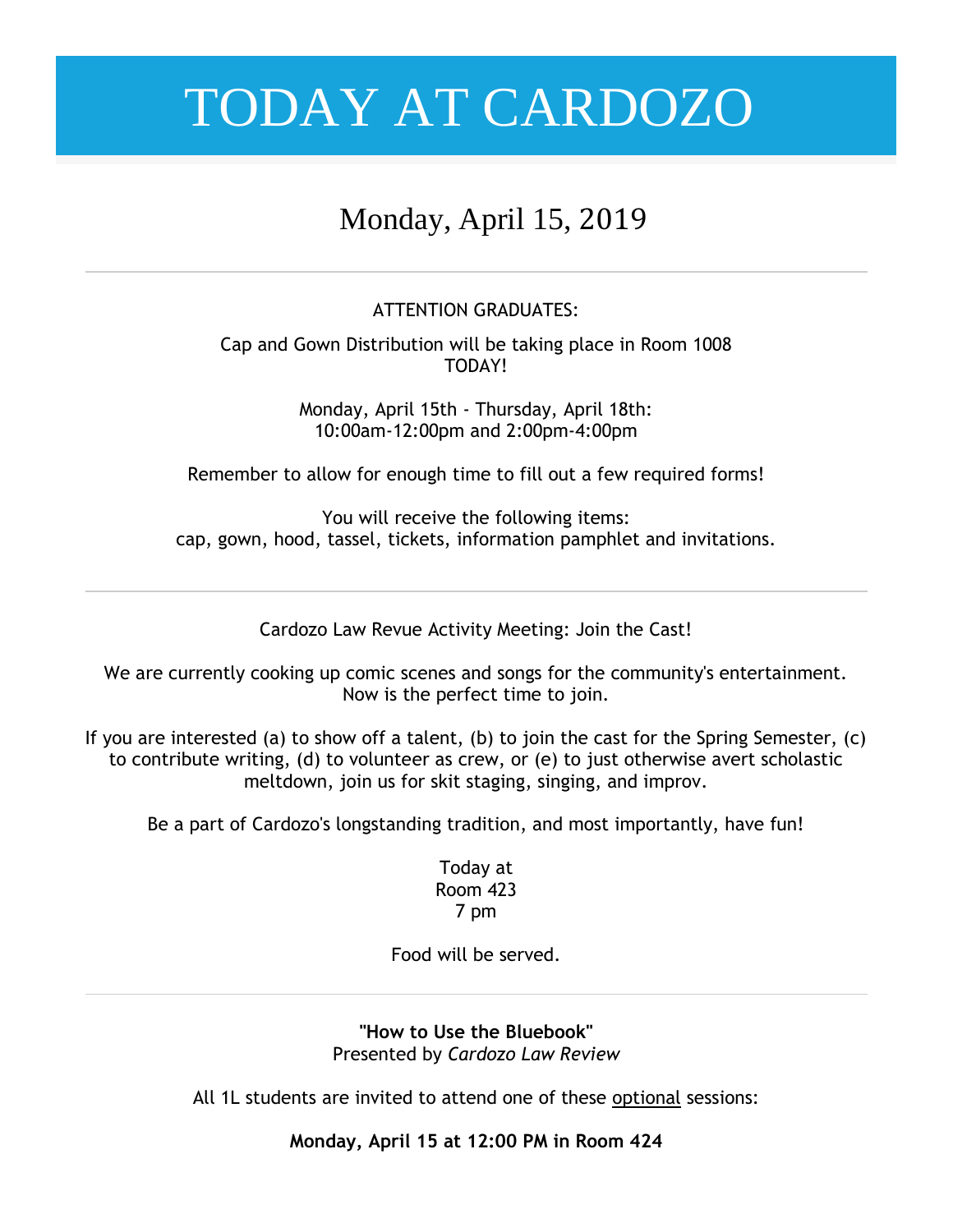### **Wednesday, April 17 at 12:00 PM in Room 424**

As an alternative, students can obtain identical information by downloading the presentation (slides and audio recording) from the Writing Competition Canvas page beginning the week of April 29.

The sessions will be led by members of the *Cardozo Law Review* Editorial Board who do not have access to the Bluebooking Portion of the Writing Competition. Students should bring their Bluebooks with them to the sessions.

### **End of the Semester Study Break with Professor Herz!**

We invite you to join the last General Body Meeting of the year for the Cardozo Environmental Law Society. We'll be hosting a relaxed pillar-side chat with our beloved Professor Michael Herz for your guilty, "oh it's just an hour away from my outline," pleasure. Take a break from learning about everything else you have to cram into your head, and let the most affable Prof. Herz put a smile on your face while you bristle with umbrage at learning about the state of environmental law under the Trump administration. Perhaps there's some mitigating factors that might give us a shred of hope! So join us for a much deserved break, a gloriously **FREE LUNCH**, and a frank (and no doubt animated) discussion on the state of environmental law.

> Monday, April 15th 12 - 1:30 pm Room 525

## **Lawyers, Guns, and Money: The Second Amendment in American Politics and Law**

## **Monday, April 15, 12 - 1pm, Fifth Floor Faculty Lounge (512)**

Lunch will be provided.

Professor Saul Cornell (Fordham University) is one of the nation's leading authorities on early American constitutional thought. He has contributed to numerous amicus curiae briefs in court cases involving the Second Amendment, including most notably as the co-author of an amicus brief filed in *District of Columbia v. Heller*. Professor Cornell has been a Visiting Scholar at the Floersheimer Center for the Spring 2019 semester.

On April 15<sup>th</sup> at noon, please join us for a discussion of the current state of the Second Amendment, ten years after *Heller*. Saul will be in conversation with Professor Kate Shaw, Co-Director of the Floersheimer Center and former Clerk for Supreme Court Justice John Paul Stevens.

Among other topics, they will discuss *New York State Rifle & Pistol Association Inc. v. City of New York, New York*¸ which is slated to be argued next fall before the Supreme Court*.*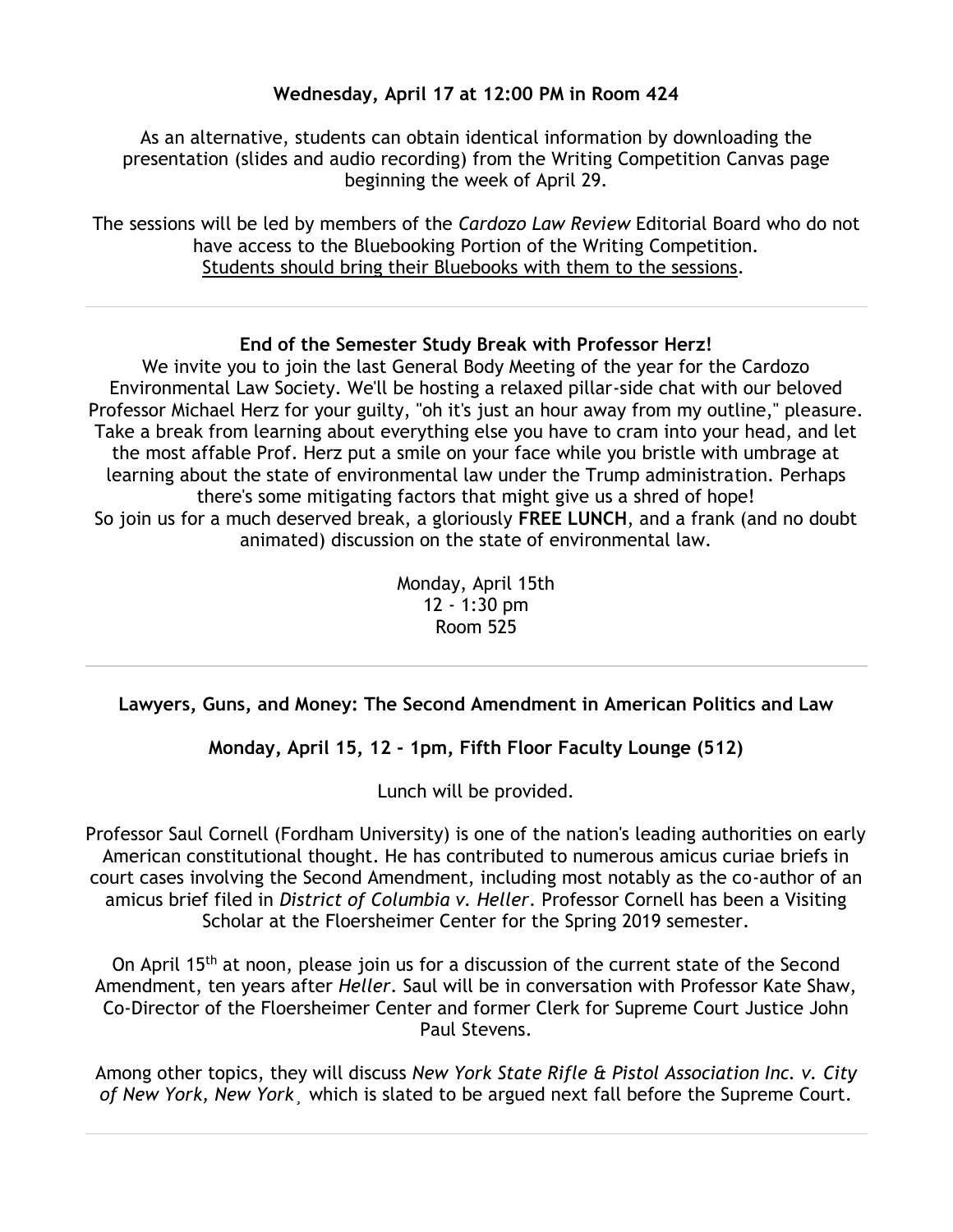# Upcoming Events and Announcements

The Rising Threat to Indigenous Peoples in Brazil

Wednesday, April 24 at 2:00PM Jacob Burns Moot Court Room

CLIHHR will host a side panel event to the UN Permanent Forum on Indigenous Issues to discuss the rising threats to indigenous peoples' lands, human rights and survival in Brazil.

Panelists include:

**Jair Seixas Reis,** General Cacique of the Maraguá People - Amazonas **Erileide Domingues,** Aty Guasu Kaiowá and Guarani - Mato Grosso do Sul **Gilderlan Rodrigues da Silva**, Coordinator for Missionary Indigenous Council **Father Justino Rezende,** Representative of Tuyuka people, Rede Eclesial Pan-Amazônica (Repam Brasil) **Professor Fernanda Bragato,** Universidade do Vale do Rio dos Sinos (Unisinos)

**Professor Jocelyn Getgen Kestenbaum,** (CLIHHR)

Please join the Family Law Society for our **last** general body meeting of the semester on Wednesday, April 17 at 12:30 in Room 102!

We will have a fun little segment from students in the **Mediation Clinic**, who will describe how alternative dispute resolution works in the field of family law.

**We will also introduce our wonderful new e-board!**

### **Women in Tech Law Cardozo's Last General Body Meeting of the Semester!**

Tuesday, April 16, 12:30 - 1:30pm, Room 420

Come take a quick study break with us! We will be offering coffee and donuts.

In addition to the usual programming, we will talk about the application process for executive board positions for next year. Even if you were not a member this year, we encourage you to come!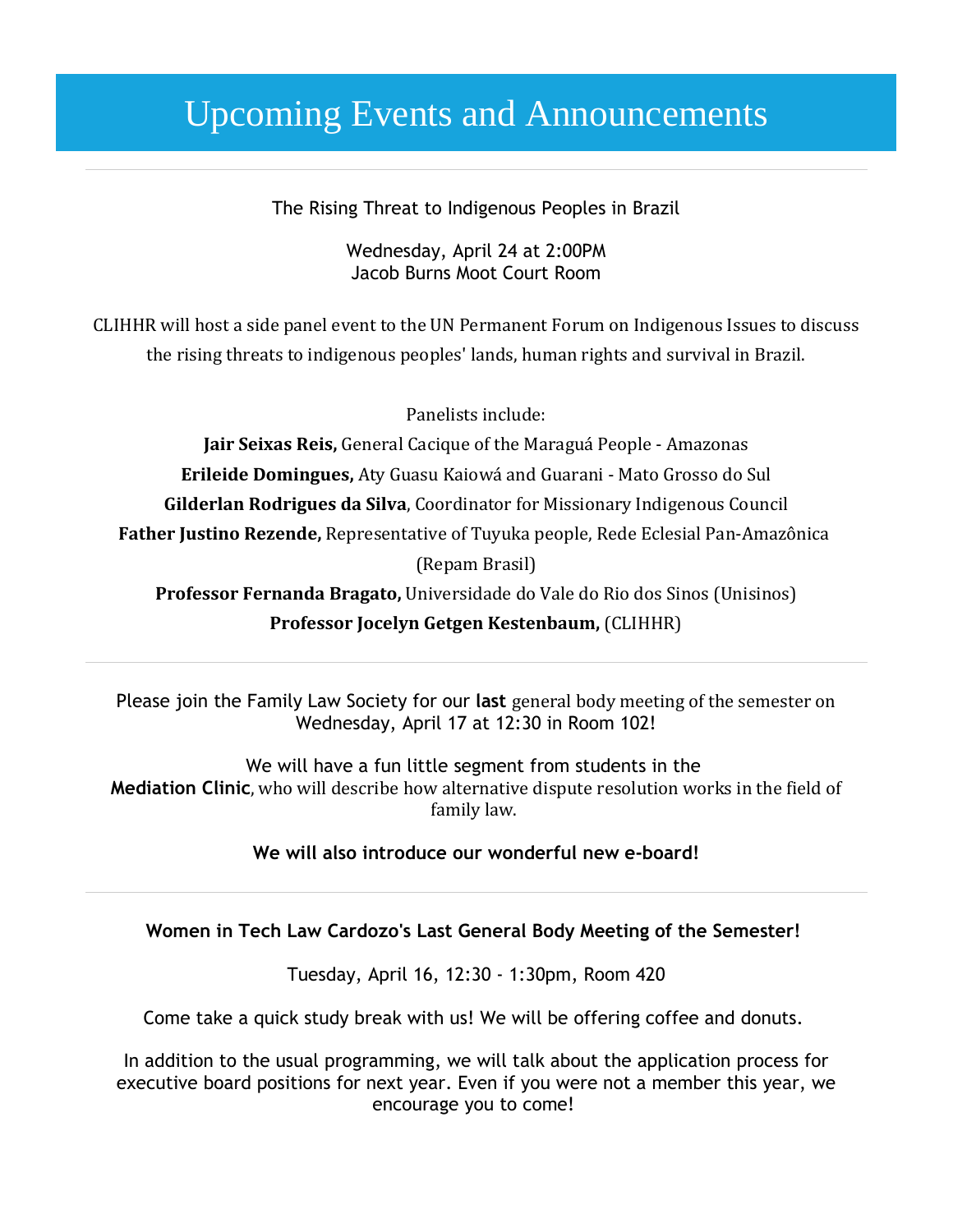# Tuesday, April 16, 2019

## **ATTENTION GRADUATES:**

### **Cap and Gown Distribution will be taking place in Room 1008 TODAY!**

**Monday, April 15th - Thursday, April 18th: 10:00am-12:00pm and 2:00pm-4:00pm**

Remember to allow for enough time to fill out a few required forms!

You will receive the following items: cap, gown, hood, tassel, tickets, information pamphlet and invitations.

### **Women in Tech Law Cardozo's Last General Body Meeting of the Semester!**

Tuesday, April 16, 12:30 - 1:30pm, Room 420

Come take a quick study break with us! We will be offering coffee and donuts.

In addition to the usual programming, we will talk about the application process for executive board positions for next year. Even if you were not a member this year, we encourage you to come!

### **From Associate to Founder**:

Leveraging your Firm Experience to Work for a Start-Up

NYIPLA and the Cardozo Tech Start-Up Clinic will co-host a roundtable discussion on the life cycle of a start-up and the legal challenges at every phase. Come learn how law firm associates can transition into a career at a start-up and network with members of NYIPLA. Speakers will include former law firm associates who have gone on to found their own startups in various industries:

> **Aaron Wright**: Associate Clinical Professor of Law and Found/Director of the Tech Startup Clinic

> > **Alma Asay**: CIO, Integreon, Inc.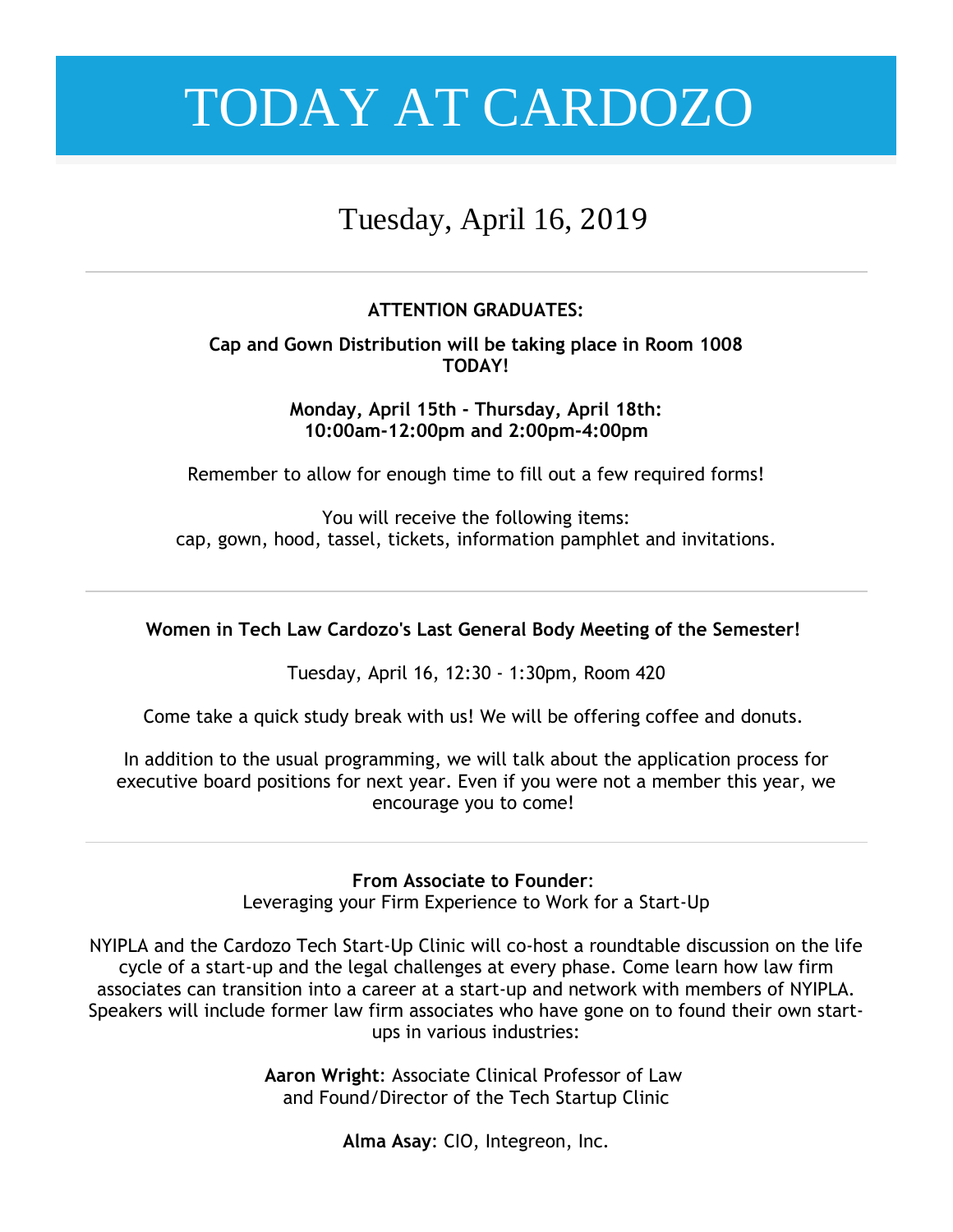### **Nehal Madhani:** CEO, Alt Legal

**Michael Sander**: Founder and Managing Director, Docket Alarm and Director of Analytics, Fastcase

**Richard Zemsky**: Co-Founders and COO, Neurovation Labs

April 16, 2019 @ 6:30pm in the Faculty Lounge, Room 512

# Upcoming Events and Announcements

Join Chabad at Cardozo at 12:10pm for Ten Minutes of Torah in room 425.

Pizza will be served.

Looking forward to seeing everybody there.

**"How to Use the Bluebook"** Presented by *Cardozo Law Review*

All 1L students are invited to attend one of these optional sessions:

#### **Monday, April 15 at 12:00 PM in Room 424 Wednesday, April 17 at 12:00 PM in Room 424**

As an alternative, students can obtain identical information by downloading the presentation (slides and audio recording) from the Writing Competition Canvas page beginning the week of April 29.

The sessions will be led by members of the *Cardozo Law Review* Editorial Board who do not have access to the Bluebooking Portion of the Writing Competition. Students should bring their Bluebooks with them to the sessions.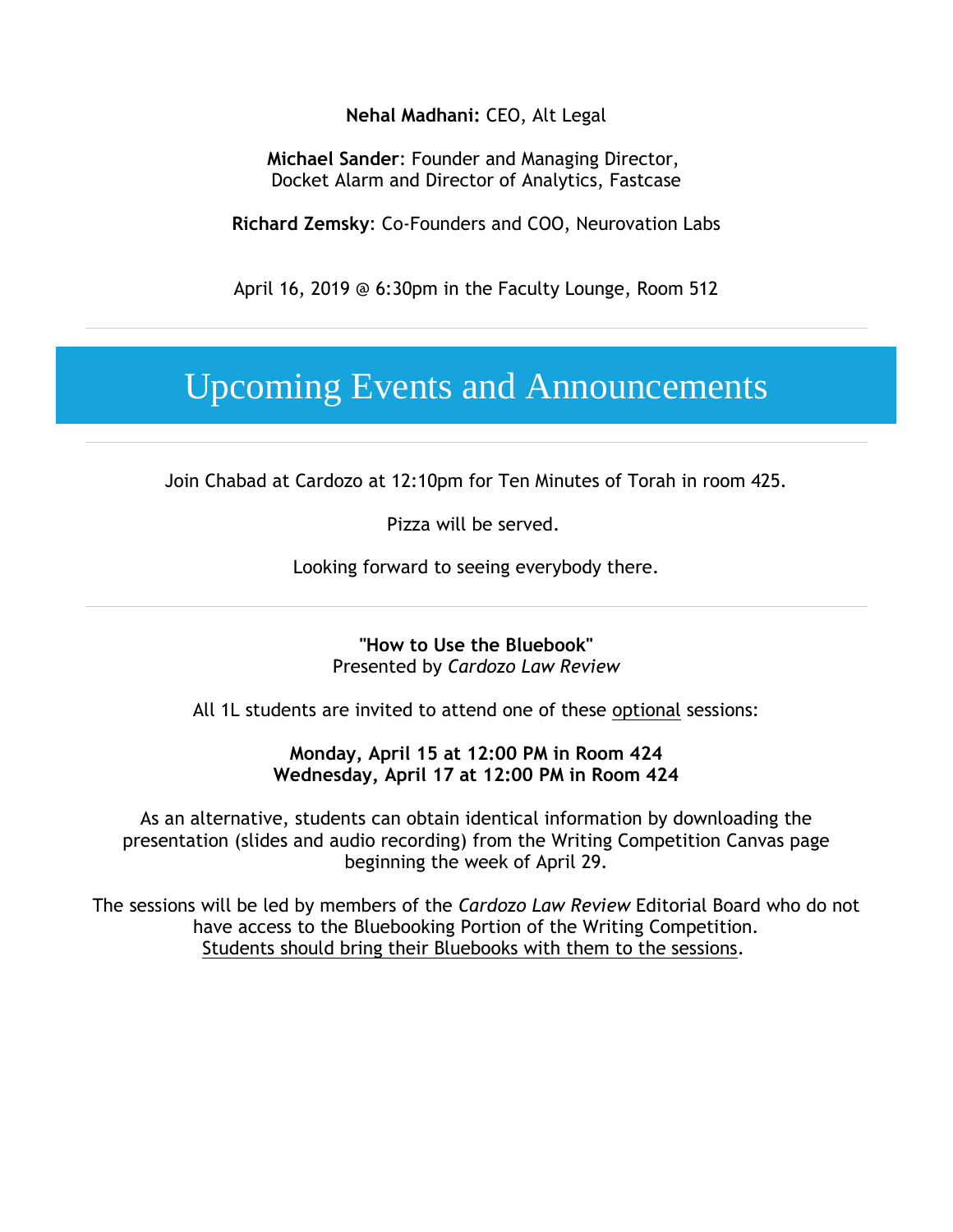# Wednesday, April 17, 2019

### **ATTENTION GRADUATES:**

**Cap and Gown Distribution will be taking place in Room 1008 TODAY!**

> **TODAY, April 17th 10:00am-4:00pm**

**Thursday, April 18th 10:00am-12:00pm 2:00pm-4:00pm**

Remember to allow for enough time to fill out a few required forms!

You will receive the following items: cap, gown, hood, tassel, tickets, information pamphlet and invitations.

Join Chabad at Cardozo at 12:10pm for Ten Minutes of Torah in room 425.

Pizza will be served.

Looking forward to seeing everybody there.

The Cardozo FAME Center and the Cardozo Fashion Law Society present:

> BEING AN ACCESSORY TO CHANGE

Design Legend Kenneth Cole and his daughter Emily Cole (Columbia Law '14) Discuss "Fashion with a Conscience"

For over 35 years, Kenneth Cole has leveraged his passion and unique brand platform seeking to make an impact on people's wardrobes, as well as communities in need. Cole has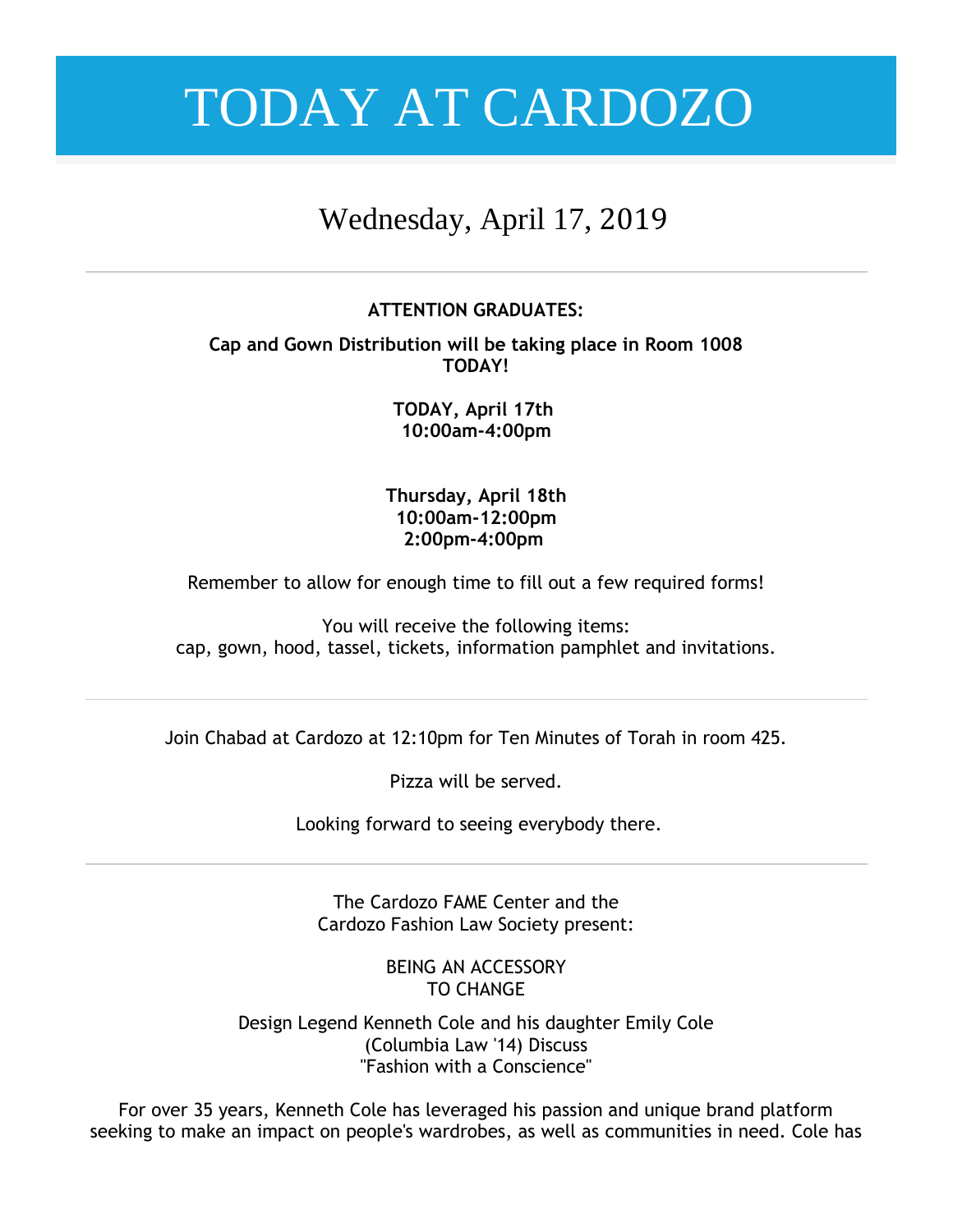sought to make a more meaningful connection with people by addressing not just what they look like on the outside, but who they are on the inside; not just what they stand in, but what they stand for.

> Wednesday, April 17, 2019 6:30 p.m.

Cardozo School of Law 55 Fifth Avenue New York, NY Jacob Burns Moot Court Room

Reception sponsored by Dentons to follow discussion

Doors open at 6:00 p.m.

**"How to Use the Bluebook"** Presented by *Cardozo Law Review*

All 1L students are invited to attend one of these optional sessions:

## **Monday, April 15 at 12:00 PM in Room 424 Wednesday, April 17 at 12:00 PM in Room 424**

As an alternative, students can obtain identical information by downloading the presentation (slides and audio recording) from the Writing Competition Canvas page beginning the week of April 29.

The sessions will be led by members of the *Cardozo Law Review* Editorial Board who do not have access to the Bluebooking Portion of the Writing Competition. Students should bring their Bluebooks with them to the sessions.

## **Journal Open House**

All 1L students are invited to attend the Journal Open House on Wednesday, April 17 from 4:00PM to 7:00PM on the 5th Floor.

This is a great opportunity to learn more about the different Journals and Honor Societies at Cardozo, meet people from each organization, and ask questions regarding the Writing Competition.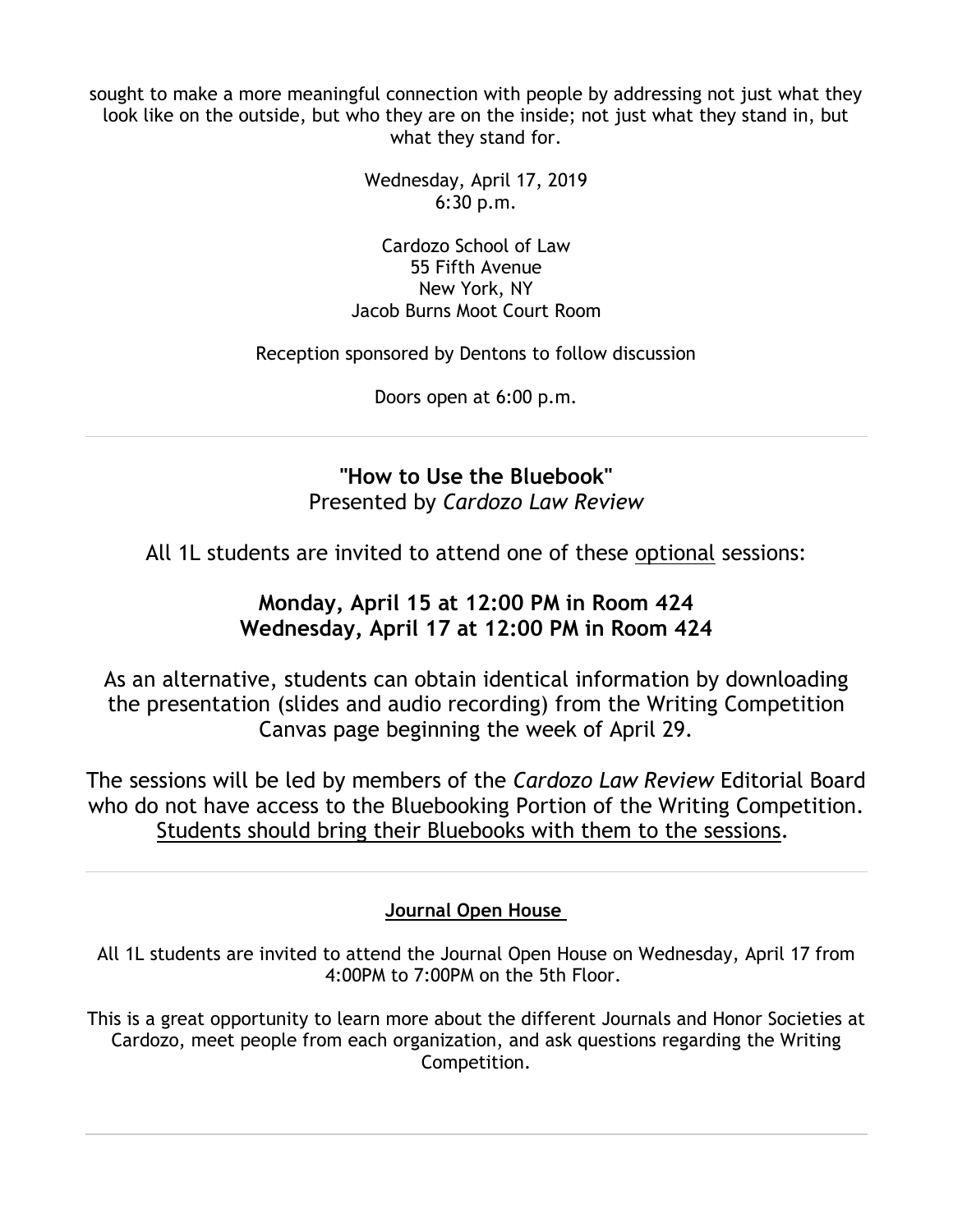Please join the Family Law Society for our **last** general body meeting of the semester on Wednesday, April 17 at 12:30 in Room 102!

We will have a fun little segment from students in the **Mediation Clinic**, who will describe how alternative dispute resolution works in the field of family law.

**We will also introduce our wonderful new e-board!**

**What:** Criminal Law Society Study Break!

*Take a break from studying and join the members of the Criminal Law Society in enjoying some coffee, tea, and snacks!*

**When:** TODAY! Wednesday, April 17, at 12 pm

**Where:** 9sem

Please join the Federalist Society for a General Body Meeting on Wednesday April 17th at 12:30pm in the Moot Court Room. Sushi will be served outside the Moot Court Room.

# Upcoming Events and Announcements

## **The New York Commission on Prosecutorial Conduct: Background and Next Steps**

**Presented by the Jacob Burns Center for Ethics in the Practice of Law and the Cardozo Criminal Law Society Thursday, April 18th, 12 - 1 p.m. \*\*\* 3rd Floor Lounge \*\*\* Lunch served**

The creation of a Commission on Prosecutorial Conduct would make New York the first state with a separate body to address complaints about the conduct of its prosecutors. This panel will discuss the constitutional, legal, and policy issues raised by the legislation creating the

Commission, as well as the lobbying effort to pass the legislation, the pending litigation challenging it, and the amendments made to the law before the amended bill was signed by Gov. Cuomo on March 27, 2019.

**Panelists**: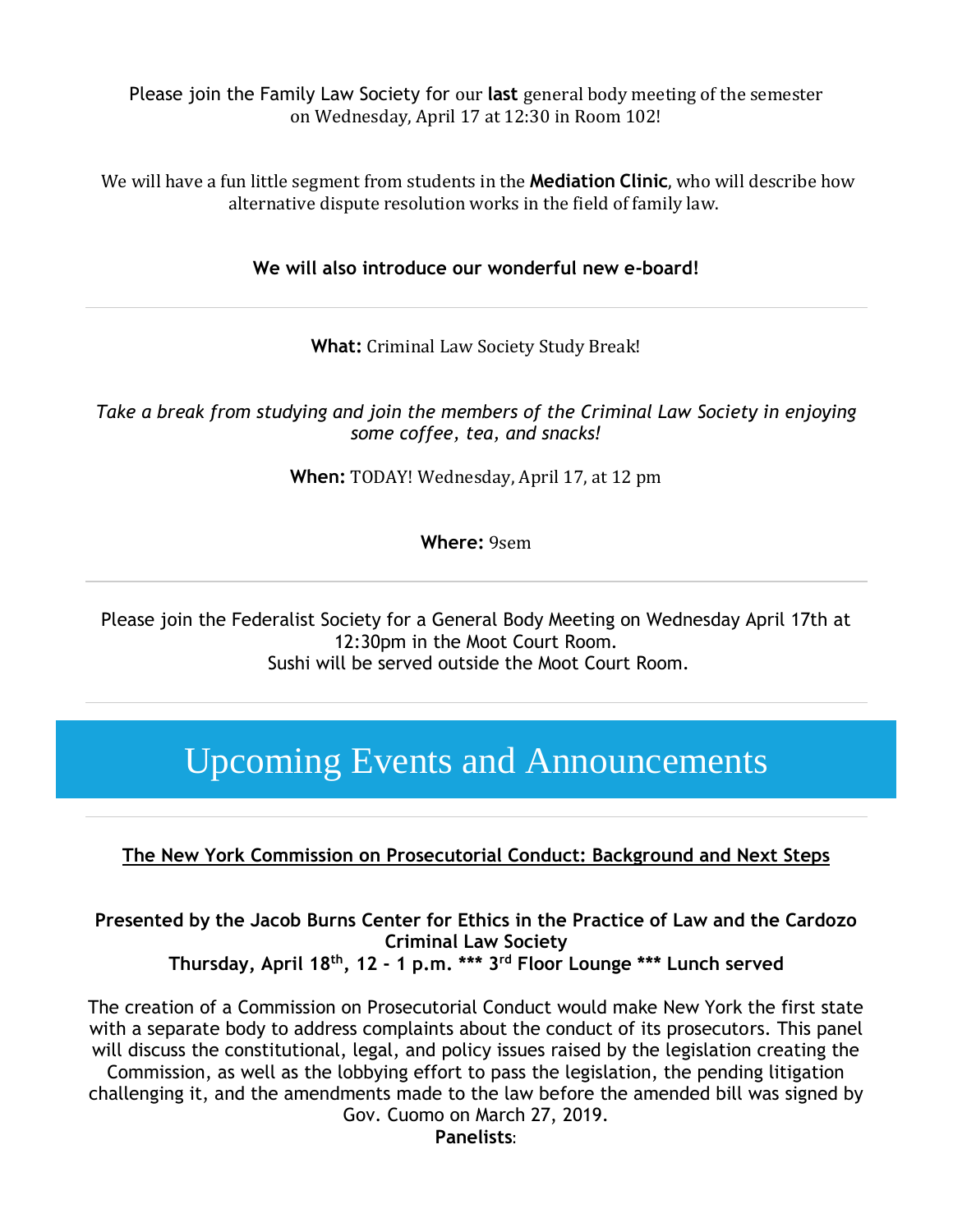**Hon. Robert S. Smith** (Ret.), Partner, Friedman Kaplan Seiler & Adelman, and Former Associate Judge of the New York State Court of Appeals

**Mylan L. Denerstein**, Partner, Gibson, Dunn & Crutcher, and Former Counsel to New York Governor Andrew Cuomo

**Marvin Schechter**, Former Chair, New York State Bar Association Criminal Justice Section **Moderator**:

**Professor Jessica Roth**, Co-Director of the Jacob Burns Center for Ethics in the Practice of Law

*1.0 NY State CLE credits in Ethics and Professionalism available*.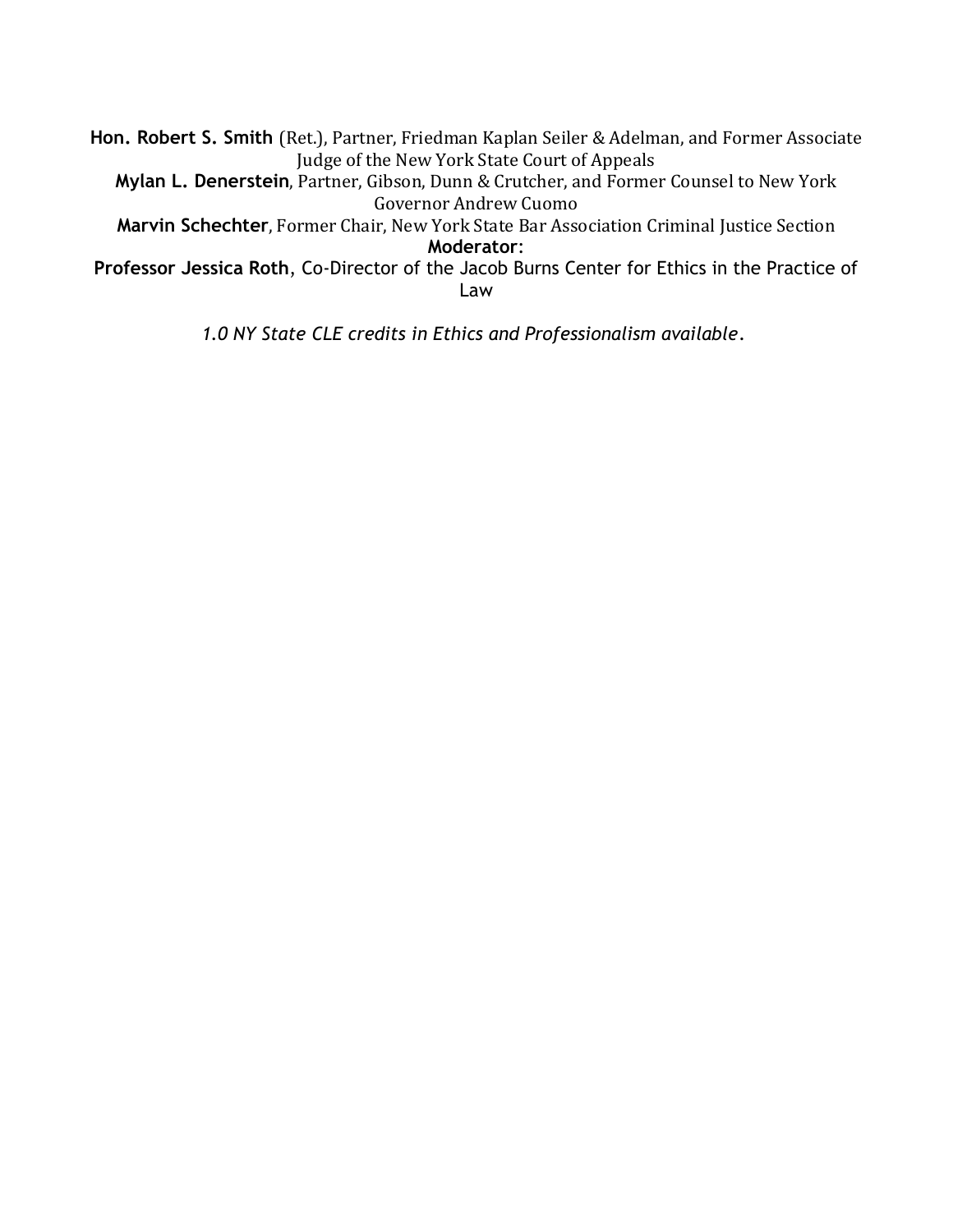# Thursday, April 18, 2019

### ATTENTION GRADUATES:

### **Cap and Gown Distribution will be taking place in Room 1008 TODAY!**

**Thursday, April 18th: 10:00am-12:00pm and 2:00pm-4:00pm**

Remember to allow for enough time to fill out a few required forms!

You will receive the following items: cap, gown, hood, tassel, tickets, information pamphlet and invitations.

Intellectual Property Issues in Esports

Come join IPLS for its final meeting of the semester. Cardozo Alumni Roger Quiles will be coming to speak to IPLS about intellectual property issues he has encountered when working in the Esports industry.

Pasta, salad, and garlic bread to be served!

April 18, 2019, 12pm-1pm RM 205

### **The New York Commission on Prosecutorial Conduct: Background and Next Steps**

**Presented by the Jacob Burns Center for Ethics in the Practice of Law and the Cardozo Criminal Law Society Thursday, April 18th, 12 - 1 p.m. \*\*\* 3rd Floor Lounge \*\*\* Lunch served**

The creation of a Commission on Prosecutorial Conduct would make New York the first state with a separate body to address complaints about the conduct of its prosecutors. This panel will discuss the constitutional, legal, and policy issues raised by the legislation creating the Commission, as well as the lobbying effort to pass the legislation, the pending litigation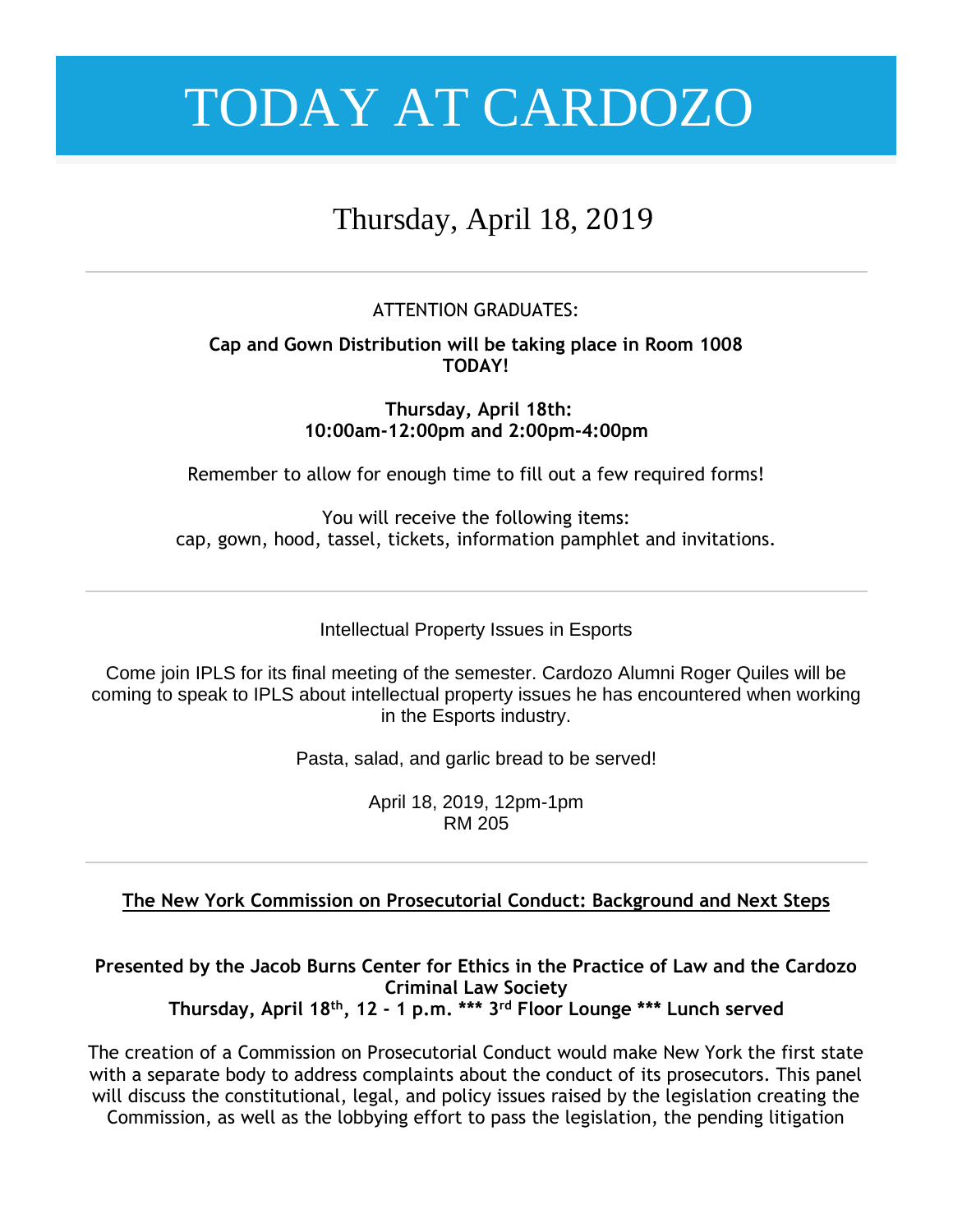challenging it, and the amendments made to the law before the amended bill was signed by Gov. Cuomo on March 27, 2019.

### **Panelists**:

#### **Hon. Robert S. Smith**

(Ret.), Partner, Friedman Kaplan Seiler & Adelman, and Former Associate Judge of the New York State Court of Appeals

**Mylan L. Denerstein**, Partner, Gibson, Dunn & Crutcher, and Former Counsel to New York Governor Andrew Cuomo

**Marvin Schechter**, Former Chair, New York State Bar Association Criminal Justice Section

**Moderator**: **Professor Jessica Roth**, Co-Director of the Jacob Burns Center for Ethics in the Practice of Law

*1.0 NY State CLE credits in Ethics and Professionalism available*.

# Upcoming Events and Announcements

There were no events requested at this time.